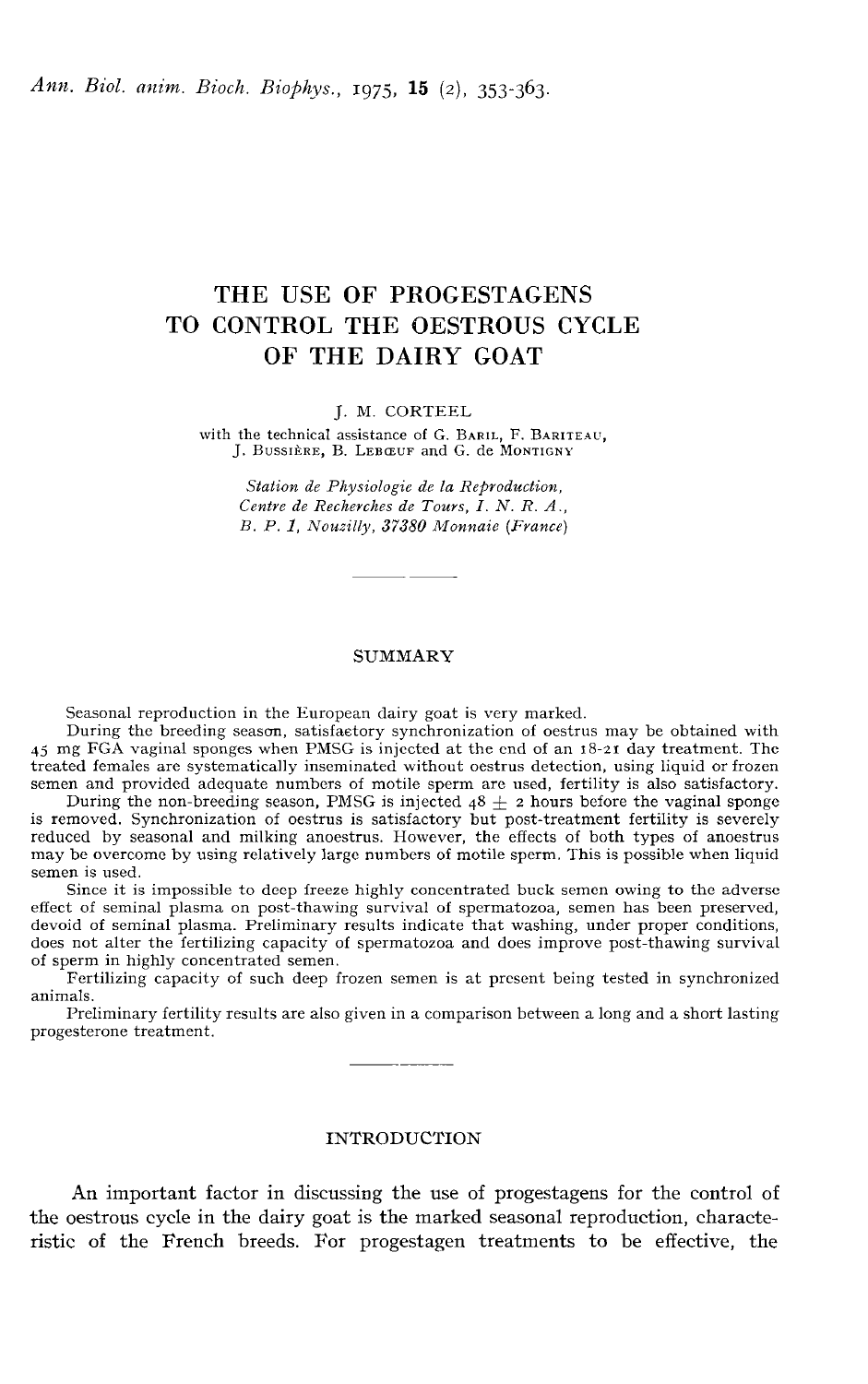different problems which arise during the breeding season and in seasonal anoestrus, must be taken into account. This paper discusses these problems and the solutions proposed to overcome them, in terms of artificial insemination and oestrus control.

#### $I.$   $-$  THE BREEDING SEASON OF THE FRENCH DAIRY GOAT

In a single flock, ovarian activity and behavioural oestrus are observed only in late summer and throughout the autumn, after several months of complete sexual rest. This is indicated by the percentage of females having ovulations and/or showing behavioural oestrus in each month over a one year period (fig. r). At the onset of



the breeding season, ovarian cycles resume in go p. 100 of the females, while oestrous behaviour re-appears in all females in no longer than six weeks (COGNIE, 1970). However, there are highly significant differences among flocks in the average date FIG. I. — *Seasonal variations in the frequencies of behavioural oestrus*  $(\triangle - \cdot - \triangle)$ :<br>normal cycles;  $\circ$  ----- $\circ$ : short cycles) *and ovulation* ( $\bullet$ — $\bullet$ ) *in the french* Alpine Goat<br>(COGNIE, 1970)<br>the breeding seaso

In a large population, it is three months before g5 p. 100 of females have shown behavioural oestrus for the first time. This is shown indirectly by the monthly frequency of first inseminations in the breeding season, since the large majority of goats are inseminated during the first oestrous cycle of the season (fig. 2 ; CORTEEL, 1971).

In spite of the flock effect which disperses the resumption of sexual activity, French dairy goats are highly seasonal breeders.

# II. - OESTRUS CONTROL BY MEANS OF PROGESTAGENS AND PMSG<br>A. - During the breeding season

Only two progestagens have been widely used to control the oestrous cycle of the goat during the breeding season : MAP and FGA.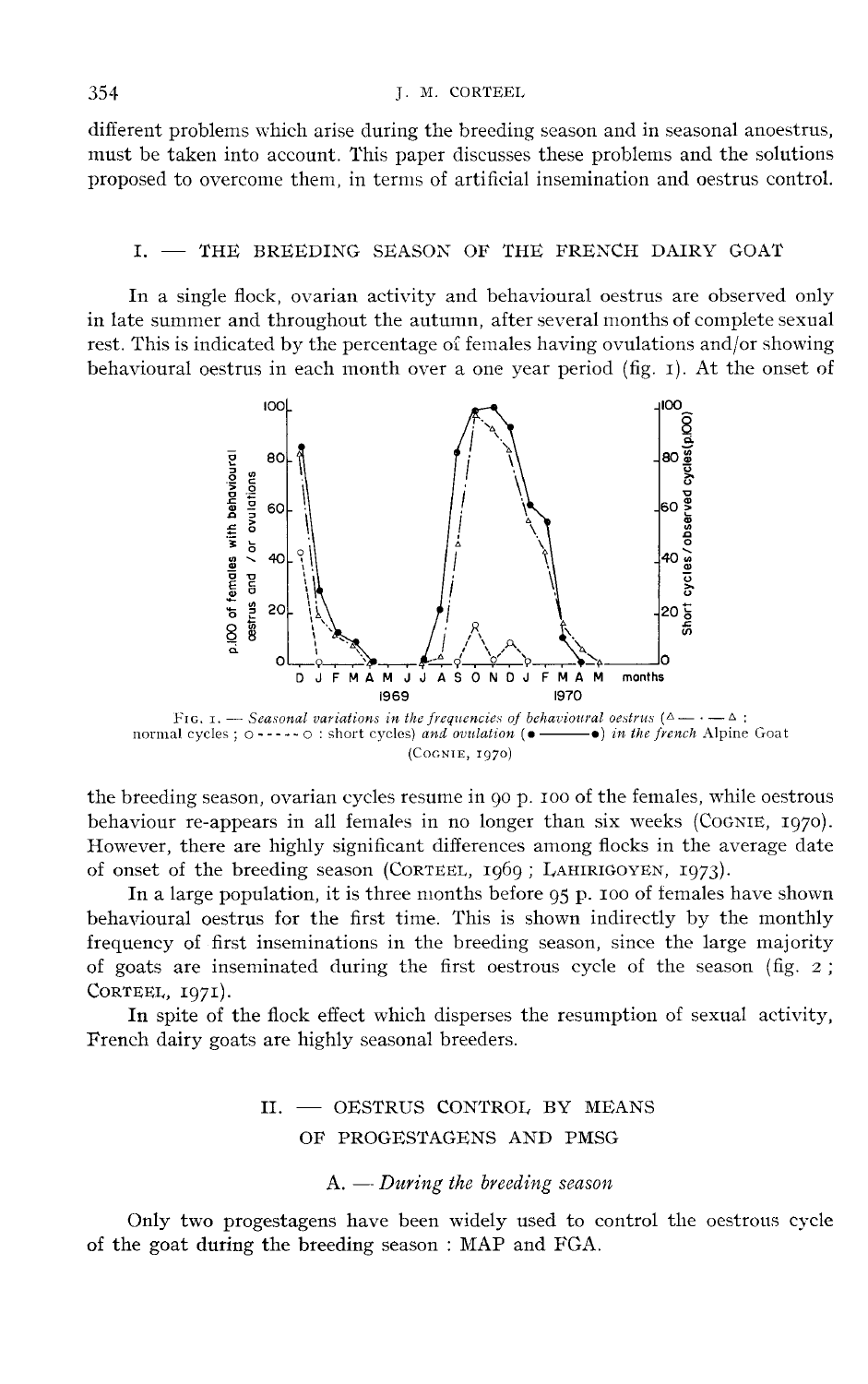OESTRUS CONTROL, IN THE DAIRY GOAT 355<br>MAP has been given orally (LyNGSET, AAMDAL, and WELLE, 1965) or adminis-MAP has been given orally (LYNGSET, AAMDAL and WELLE, 1965) or administered by the vaginal route (COGNIE and CORTEEL, 1970; MINOTAKIS *et al.*, 1972). FGA has been administered exclusively by the vaginal route (BARKER, 196 FGA has been administered exclusively by the vaginal route (BARKER, 1966 ;

Both progestagens appear to be effective inhibitors of the oestrous cycle. The subsequent synchronization of oestrus and post-treatment fertility are satisfactory provided adequate doses of gonadotrophic hormones (PMSG and/or HCG) are admi-<br>nistered when the treatment ceases (CORTEEL *et al.*,  $1967$ ; DHINSDA, HOVERSLAND tered by the vaginal route (COGNIE and CORTEEL, 1970; MINOTAKIS *et al.*, 1972).<br>FGA has been administered exclusively by the vaginal route (BARKER, 1966; VLACHOS, TSAKALOF and VLACHOS, 1966; CORTEEL *et al.*, 1967, 1968, VLACHOS, TSAKALOF and VLACHOS, 1966; CORTEEL *et al.*, 1967, 1968, 1972, 1974).<br>Both progestagens appear to be effective inhibitors of the oestrous cycle. The<br>subsequent synchronization of oestrus and post-treatment ferti





FIG. 2.  $-$  Numbers of females inseminated for the first time in the year over a ten year period (CORTEEL, 1971).

FIG.  $3.$  - Oestrus synchronisation during the breeding season: time between sponge removal and onset of oestrus.

We will summarize here, results obtained with vaginal sponges impregnated with  $45$  mg FGA, left in place for  $18$  to  $2I$  days,  $400$  IU PMSG being injected at sponge removal. Synchronized oestrus is shown by 95 p. 100 of treated females, 92.5 p. 100 of these coming into oestrus within a 24-hour period beginning 12 hours after sponge removal (fig. 3). Post-treatment fertility is expressed as the percentage of treated goats inseminated on a fixed time basis actually kidding (table r).

#### TABLE I

| <b>Sponges</b><br>removed at |    | Time from sponge<br>removal to<br>1rst and 2nd AI<br>(hours) | Sperm<br>stored as | Numbers of motile<br>sperm per œstrus |            | Kidding p. 100<br>: number<br>of females |
|------------------------------|----|--------------------------------------------------------------|--------------------|---------------------------------------|------------|------------------------------------------|
| 09.00 A.M.                   | 31 | 55                                                           | liquid semen       | 100 to 200 $(10^6)$                   |            | 55.8 (640)                               |
| 09.00 A.M.                   | 31 | 55                                                           | deep frozen        | 40 to $120(10^6)$                     | 55.8 (448) |                                          |
| $06.00$ P.M.                 | 36 | 60                                                           | deep frozen        | 40 to 120 $(10^6)$                    | 58.3 (321) | 56.8 (769)                               |

Post treatment fertility during the breeding season. Liquid vs. deep frozen semen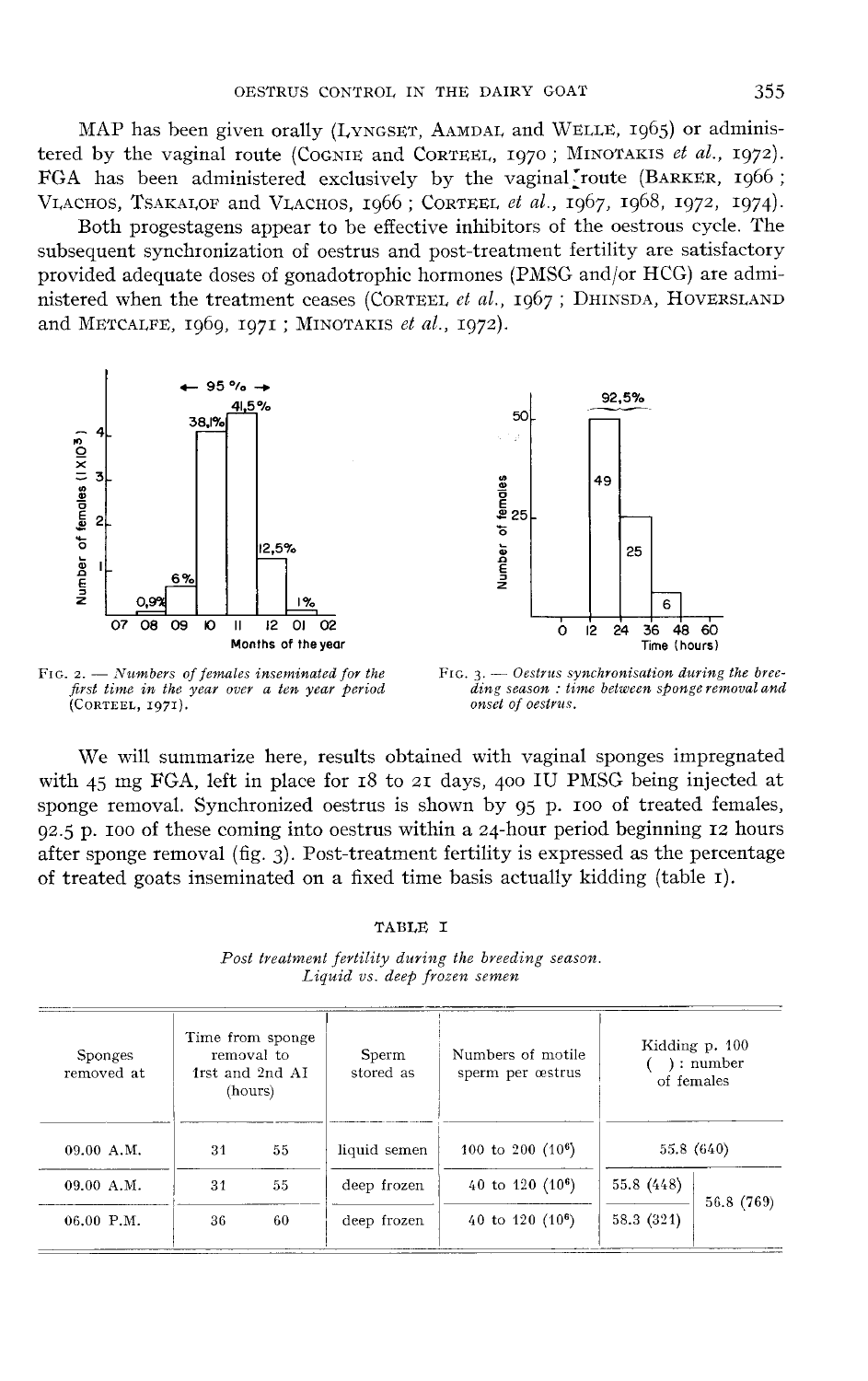A single AI timing has been used for liquid semen : the sponge is removed in the morning, the first insemination is performed in the afternoon of the following day, and the second insemination 24 hours later. The same timing has been used for deep-frozen semen, and compared with another procedure in which the sponge is removed in the afternoon, the first insemination is done two days later in the morning and the second insemination 24 hours after the first.

Post-treatment fertility is the same whether liquid or deepfrozen semen is used. In the latter case, both AI timings are followed by equivalent fertility rates, but post-treatment fertility decreases with decreasing numbers of inseminated motile sperm (table 2).

#### TAELE 2

| Post treatment fertility during the breeding season. Deep frozen semen.<br>Effect of motile sperm numbers per induced oestrus |                            |  |  |  |  |  |
|-------------------------------------------------------------------------------------------------------------------------------|----------------------------|--|--|--|--|--|
|                                                                                                                               | $( )$ : Numbers of females |  |  |  |  |  |
|                                                                                                                               |                            |  |  |  |  |  |
| Mean numbers                                                                                                                  |                            |  |  |  |  |  |

| Mean numbers<br>of motile sperm $(106)$ | 420       | 80                           | 40       |
|-----------------------------------------|-----------|------------------------------|----------|
| Inseminate volume (ml)                  | 0.5       | 02                           | 02       |
| Kidding percentages                     | 65.2(322) | 54.0(517)<br>$\mathcal{X}$ . | 42.5(80) |

#### $B. - Before the breeding season$

Experimental data (CORTEEL et al., 1968) have led us to modify the time of PMSG injection before the breeding season. Then, PMSG is injected 48 hours before the sponge is removed. Oestrus is induced in nearly 100 p. 100 of treated females, and in 84 p. <sup>100</sup> of these, oestrus occurs in a 24-hour period beginning 12 hours after sponge removal  $(fig. 4)$ .



FIG.  $4.$  - Oestrus induction before the breeding season : time between sponge removal and onset of oestrus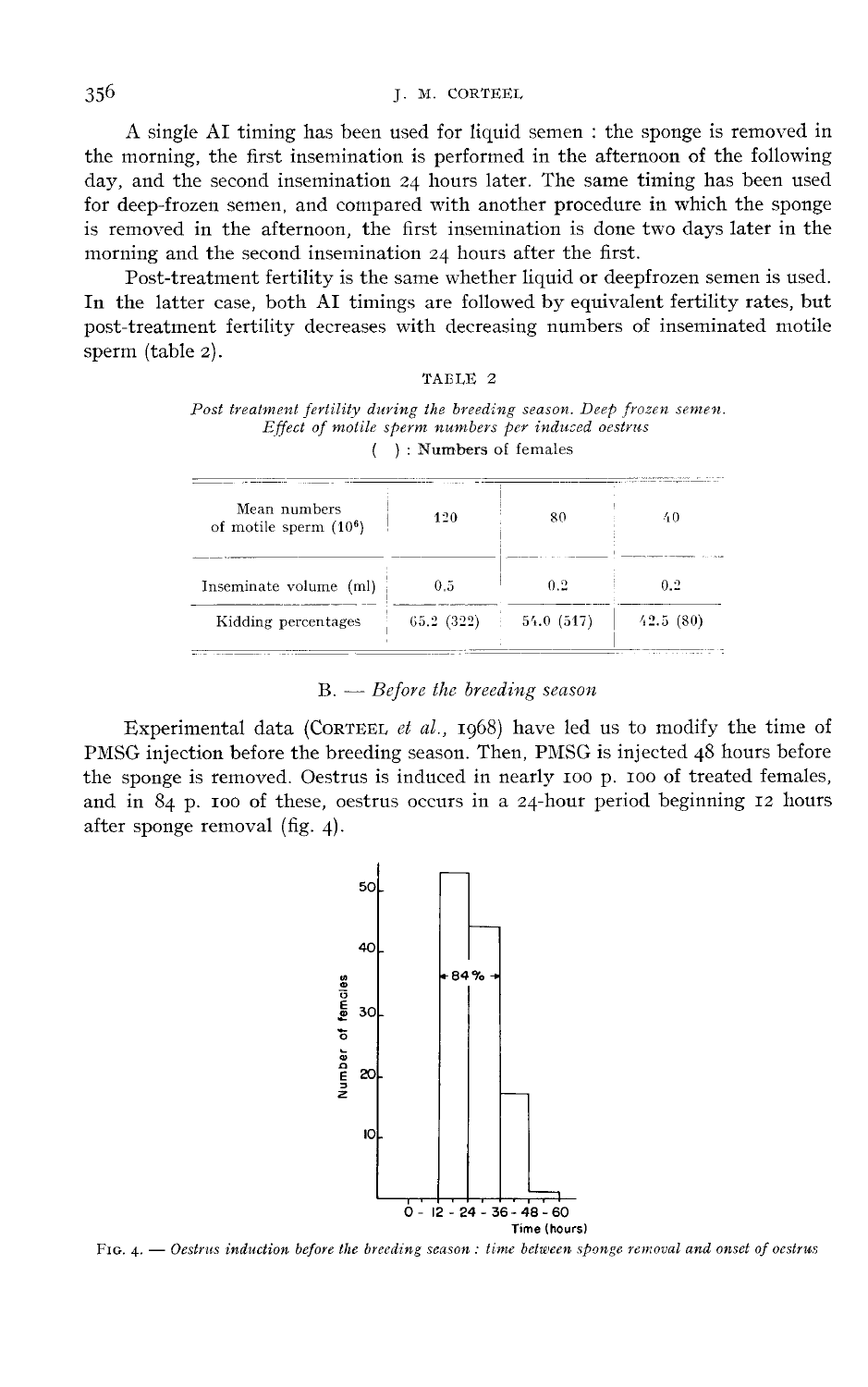Post-treatment fertility has been measured under standard and varying AI conditions.

### 1. Under standard AI conditions.

All females are inseminated according to the AI timming indicated for liquid semen during the breeding season, and liquid semen is also used (around 200 million motile sperm per female).



and after the onset of the breeding season (liquid semen) ): Number of females  $\left($ 

Figure 5 indicates that post-treatment fertility increases as the breeding season approaches. Obviously it may be said that seasonal anoestrus is one of the limiting factors of post-treatment fertility. For a given period of treatment, post-treatment fertility also increases with time from parturition to beginning of treatment (fig. 6). It is clear that milking anoestrus is another limiting factor of post-treatment fertility.

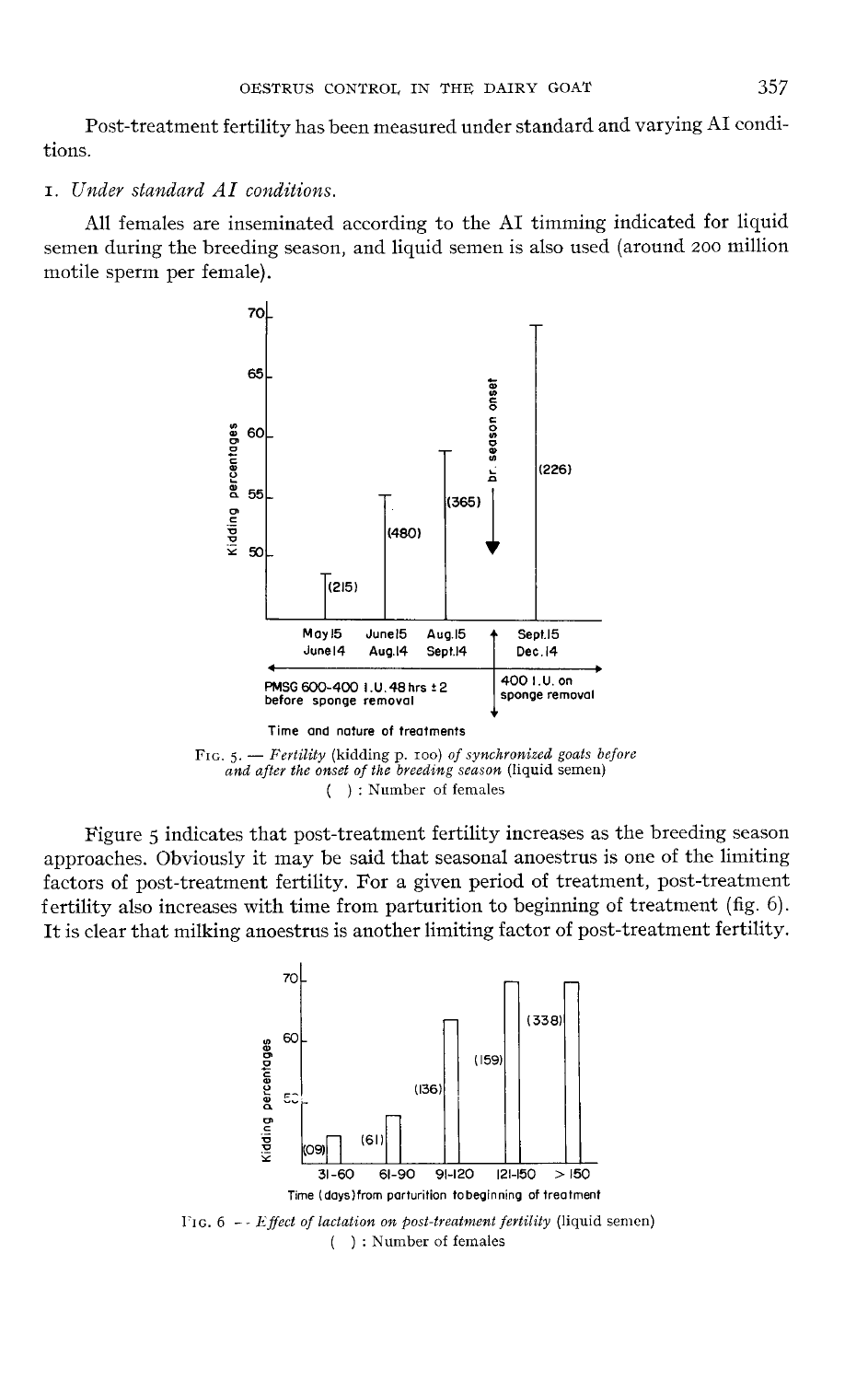# 358<br>2. Under varying AI conditions.

Females producing significantly different quantities of milk are inseminated with different numbers of motile sperm (table 3). When small numbers of motile sperm are used, high milk yields severely depress post-treatment fertility. With increased sperm numbers, the milk effect disappears. When motile sperm numbers are raised again, it seems that the depressive effect of seasonal anoestrus on fertility also disappears.

#### TABLE 3

Post-treatment fertility according to milk production and numbers of motile sperm inseminated  $( )$ : Number of females. Anoestrus period

| Milk produced                      | Numbers of inseminated motile sperm $(1 \times 10^6)$ |                                          |                                           |                   |  |
|------------------------------------|-------------------------------------------------------|------------------------------------------|-------------------------------------------|-------------------|--|
| in the year of<br>treatment $(kg)$ | $2 \times 25$ (DFS)<br>$2 \times 40$ (1)              | $2 \times 75$ (LS)<br>$2 \times 100$ (1) | $2 \times 150$ (LS)<br>$2 \times 185$ (1) | Sperm<br>effect   |  |
| ~<~600                             | 50.0(112)                                             | 48.7 (158)                               | 77.8(9)                                   | p > 0.05          |  |
| 600-799                            | 34.3(108)                                             | 58.9 (95)                                | 85.7(14)                                  | p > 0.01          |  |
| $\geqslant 800$                    | 22.4 (76)                                             | 52.5(40)                                 | 76.5(17)                                  | p > 0.01          |  |
| Milk effect                        | p < 0.01                                              | p > 0.05                                 | p > 0.05                                  | $p \, < \, 0.001$ |  |

 $DFS = deep frozen semen, LS = liquid semen.$ 

 $(1)$  Kidding percentages.

As previously mentioned for the breeding season, numbers of inseminated motile sperm play a decisive role in post-treatment fertility (table 4).

#### TABLE 4

Post-treatment fertility before the breeding season: relationship between numbers of motile sperm inseminated and conception rates

| Mean numbers<br>of motile sperm/oestrus | 65 (10 <sup>6</sup> ) ( <sup>1</sup> ) | 175(2) | 335(2) |
|-----------------------------------------|----------------------------------------|--------|--------|
| Conception rates                        | 40.5                                   | 52.5   | 80.0   |
| Number of females                       | (296)                                  | (293)  | (40)   |

 $(1)$  Kidding percentages (deep frozen semen).  $(2)$ 

(liquid semen).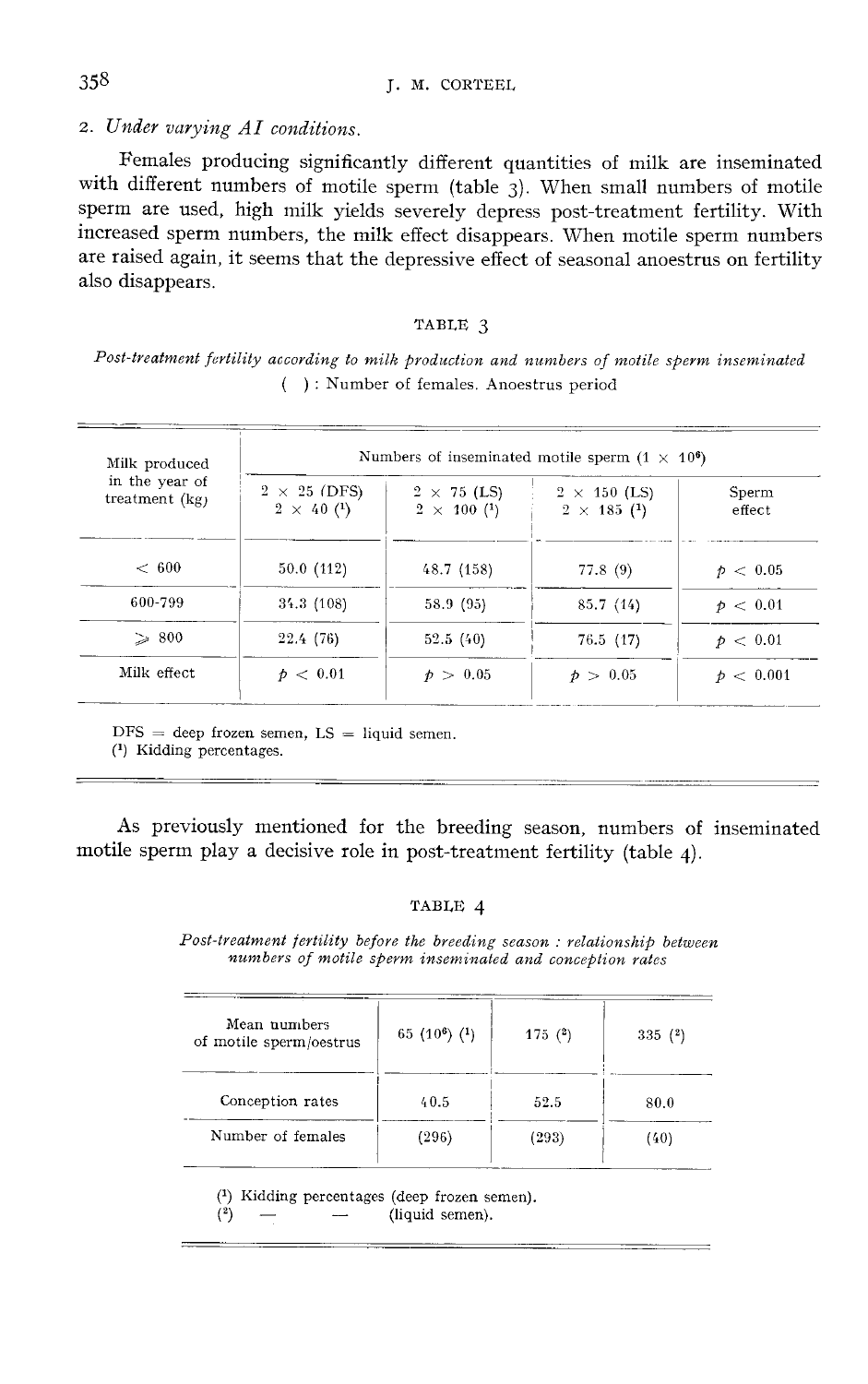## III. - EXPERIMENTAL APPROACHES FOR RAISING FERTILITY BEFORE THE BREEDING SEASON

### $A. - F$ ertility may be raised by increasing the numbers of inseminated motile sperm

It is possible to do this by using semen at a higher concentration of 500 million sperm per ml in liquid semen, which cannot be stored for longer than 12 hours at this concentration. In the past few years, we have never been able to deep-freeze successfully such highly concentrated goat semen. This is probably why we have never succeeded in obtaining a satisfactory post-treatment fertility when deepfrozen semen has been used before the breeding season. An experimental approach is in progress to deep-freeze highly concentrated semen. Experimental data (CoR-TEEL, 1974) led us to suspect an adverse effect of seminal plasma on post-freezing and -thawing survival of goat sperm, so we have deep-frozen semen devoid of seminal plasma.

By washing the seminal plasma from the semen, in vitro survival of goat spermatazoa is significantly improved before and after deep-freezing. Figure  $\tau$  indicates the estimated percentages of motile sperm and motility ratings following glycerol addition (A), upon thawing (B) and two hours later, thawed semen being incubated<br>at  $37^{\circ}$ C (C). The favorable effect of washing is such that it increases by three times,<br>the parameters of deep from the wed signalistic the percentage of deep-frozen-thawed ejaculates suitable for insemination in terms of motile sperm and motility after 2 hours of incubation : 23.2 p. 100 vs  $70.0$  p. 100 in unwashed and twice-washed semen respectively  $(P < 0.01)$ .



Measurement of the fertilizing capacity of twice-washed spermatazoa is in progress. Preliminary results indicate that double washing does not alter the fertilizing capacity of goat spermatazoa in liquid semen : the conception rates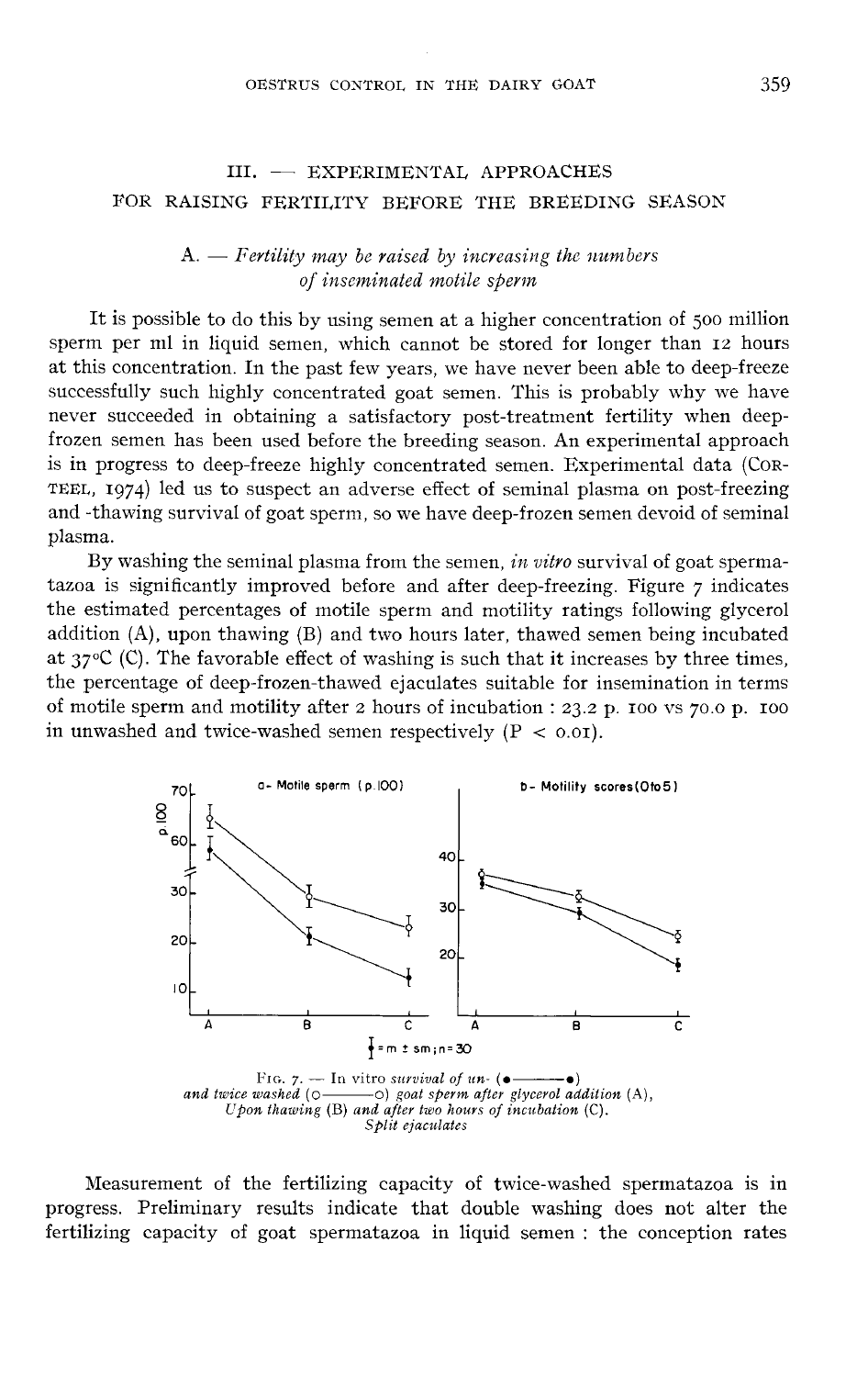indicated in table 5do not differ significantly. The sa meis true for doublewashed semen deep-frozen at a dilution of 300 million sperm per ml and used in untreated goats. Twice-washed deep-frozen semen containing 500 million sperm per ml is at present being tested in synchronized animals.

#### TABLE 5

Post-treatment fertility before and during the breeding season: fertilizing capacity of un-and twice-washed he-goat spermatozoa (Liquid semen. Split ejaculates. 400  $\times$  10<sup>6</sup> total spz./oestrus)

|                   | Kidding percentages | Number of<br>females | Statistical<br>difference |
|-------------------|---------------------|----------------------|---------------------------|
| Un-washed spz.    | $60.4\%$            | 48                   | P > 0.05                  |
| Twice-washed spz. | 64.0 $\%$           | 50                   |                           |

Thus, it is reasonable to think that subfertility may be overcome by adapting AI conditions to the synchronizing treatment. The other approach is to modify the synchronizing treatment itself.



FIG. 8.  $-$  Long VS short progestogen treatment before the breeding season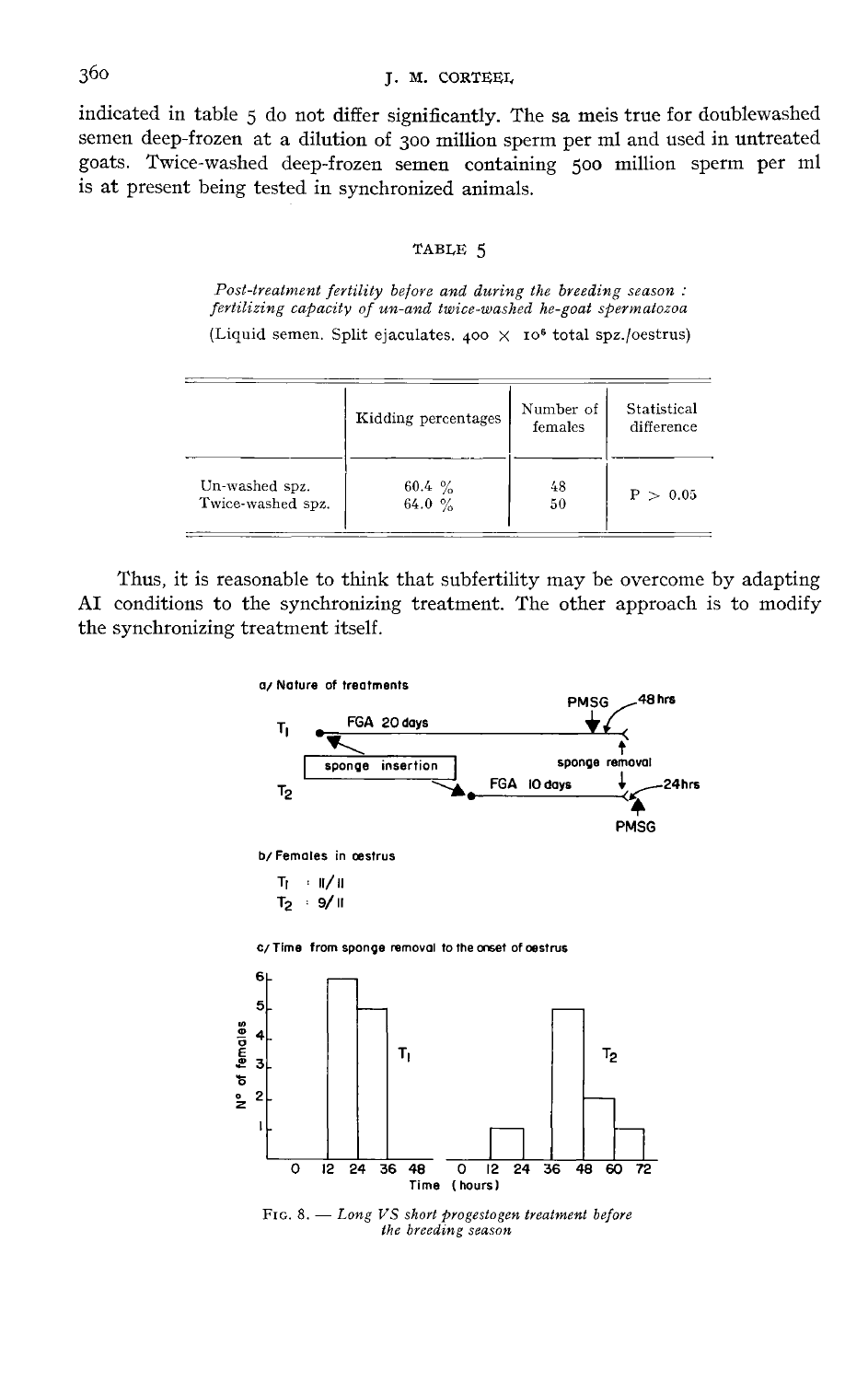## $B. - Comparison$  between a short and a long progestagen treatment with different times of  $PMSG$  injection (fig. 8)

Shortening the FGA treatment (10 days) and modifying the time of PMSG injection (24 hours after sponge removal) led to a more dispersed synchronization of oestrus, but this has to be confirmed in a larger number of animals. In spite of this apparent dispersion in oestrus synchronization, the same AI timing as that used<br>after a 20 day treatment does not decrease post-treatment fertility when liquid semen is used (table 6  $a$ ). A more suitable AI timing might improve post-treatment fertility in the short treatment. The AI timing indicated in table  $6 b$  was tested in too small a number of animals to be analyzed satisfactorily in statistical terms, and remains to be improved.

#### TABLE 6

|                    | a) All goats inseminated blindly<br>31 and 55 hours after sponge removal |                      |                    | b) Short treatment for all goats inseminated<br>31-55 or 55-79 hours after sponge removal |                      |
|--------------------|--------------------------------------------------------------------------|----------------------|--------------------|-------------------------------------------------------------------------------------------|----------------------|
|                    | Percentage<br>pregnant<br>(progesterone<br>assay)                        | Number of<br>females |                    | Percentage<br>pregnant<br>(progesterone)<br>assay)                                        | Number of<br>females |
| $T_{1}$<br>$T_{2}$ | 55.4<br>56.8                                                             | 83<br>81             | $31 - 55$<br>55-79 | 65.0<br>72.2                                                                              | 20<br>18             |

Long vs. short progestogen treatment for the induction of oestrus before the breeding season : post-treatment fertility (pregnancy rate) Liquid semed 200  $\times$  10<sup>6</sup> motile sperm per oestrus

#### **CONCLUSION**

According to the data presented, it may be said that the administration of progestagens and PMSG is a dependable technique for oestrus control and AI during the breeding season of the dairy goat.

Before the breeding season, the depressive effects of seasonal and milking anoestrus may be corrected by increasing the numbers of motile sperm, but this remains to be proven when using deep-frozen semen. However, this method of increasing post-treatment fertility is highly sperm-consuming. The other approach, that is, a modification of the synchroizing treatment may be more benefical, provided the new treatments do not alter the mechanisms supporting fertility, especially sperm transport in the genital tract of the female.

> Colloque : Contvol of sexual cycles in domestic animals Octobev 27-30, 1974, Nouzilly.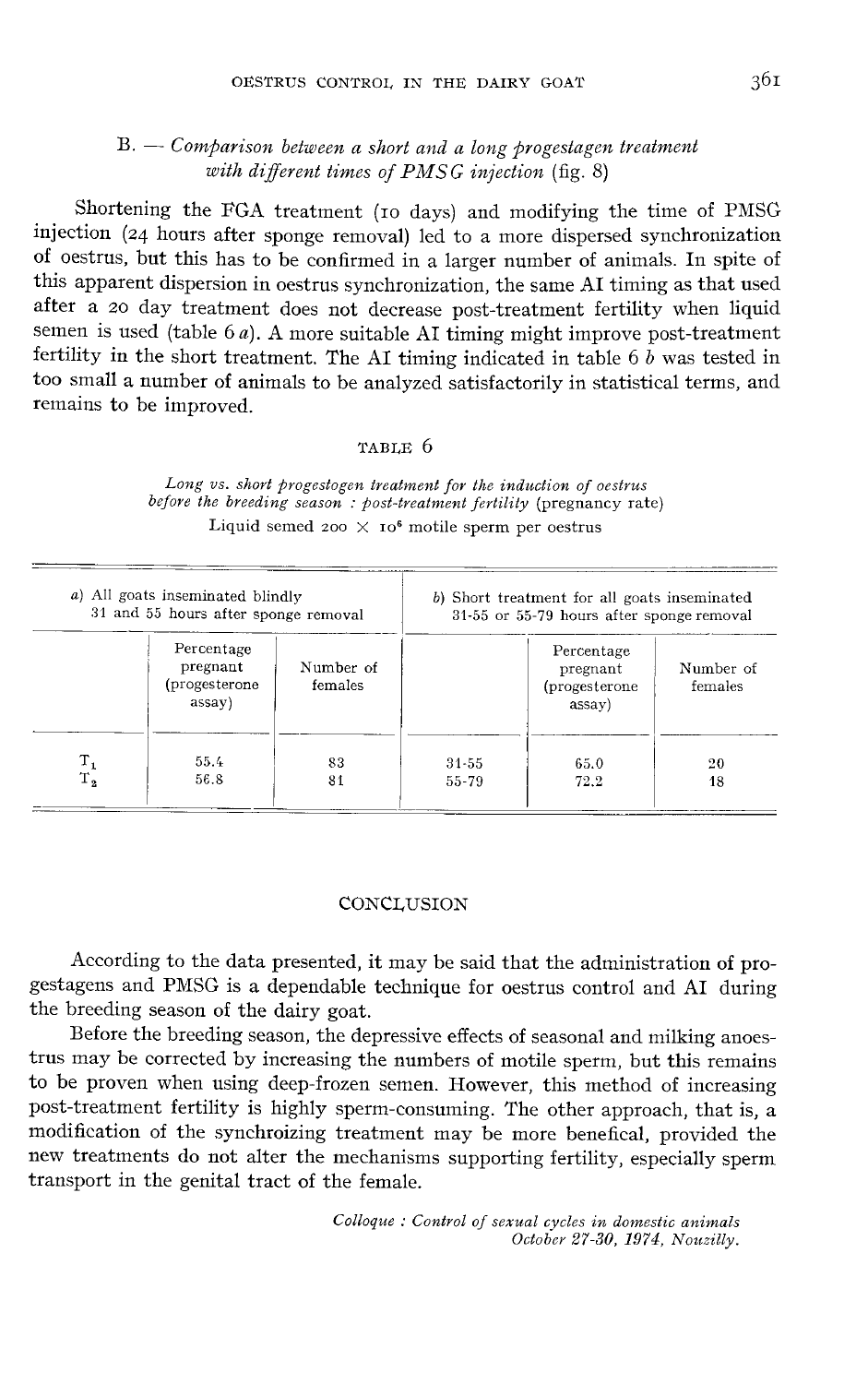# RÉSUMÉ

#### UTILISATION DES PROGESTAGÈNES POUR LA MAÎTRISI; DES CYCLES SEXUELS CHEZ I,A CHÈVRE LAITIÈRE

Les chèvres laitières européennes ne se reproduisent naturellement qu'en fin d'été et tout au long de l'automne. Ceci conduit à considérer le contrôle et l'induction du cycle sexuel en période d'activité et de repos sexuels.<br>Pendant la période d'activité sexuelle, une synchronisation satisfaisante des œstrus peut

être obtenue à l'aide d'éponges vaginales (FGA 45 mg) maintenues en place 18-21 jours et une injection de 400 UI de PMSG effectuée au moment du retrait de l'éponge. Lorsque les femelles<br>traitées sont inséminées sans détection d'œstrus, à des moments précis après la fin du traitement, la fertilité à l'œstrus induit est satisfaisante, que l'on utilise du sperme conservé quelques heures l'état liquide ou du sperme congelé : 55,8 contre 56,8 p. IOO de mise-bas pour 6.1o et 769chèvres respectivement. Avec le sperme congelé, la fertilité augmente très significativement avec le nombre à l'état liquide ou du sperme congelé : 55,8 contre 56,8 p. 100 de mise-bas pour 640 et 769 chèvres<br>respectivement. Avec le sperme congelé, la fertilité augmente très significativement avec le nombre<br>de spermatozoïdes mobi de spermatozoïdes mobiles inséminés :  $42.5$ ;  $54.0$  et  $65$ ,  $2$  p. 100 de chèvres mettant bas pour  $40$ ,  $80$  et 120 millions de spermatozoïdes fléchants.

Pendant la période d'inactivité sexuelle, l'injection de PMSG est effectuée  $48 \pm 2$  heures avant le retrait de l'éponge vaginale pour une durée de traitement et une dose de FGA identiques à celles utilisées en période d'activité sexuelle. La synchronisation des œstrus induits est satisfaisante. La fertilité à l'cxstrus induit varie en fonction de la saison (subfertilité liée à l'anoestrus saisonnier) et en fonction de l'intervalle parturition - début de traitement (subfertilité liée à l'anoestrus de lactation). En augmentant le nombre de spermatozoïdes mobiles inséminés, il est possible de corriger l'effet dépressif de ces deux types d'anœstrus, mais ceci n'a jusqu'ici ét3 possible qu'avec le sperme conservé à l'état liquide pendant seulement i2 heures.

Les difficultés rencontrées pour congeler le sperme de bouc peu dilué ont été surmontées par la mise au point d'une nouvelle technique de congélation dont l'efficacité est démontrée<br>eu égard à la survie in vitro des spermatozoïdes. La mesure de la « fécondance » de ces spermatozoïdes est en cours et les résultats préliminaires indiquent que cette fécondance n'est pas altérée par le nouveau procédé de congélation. Il est donc permis de penser que la subfcrtilité liée aux anœstrus saisonnier et de lactation pourra également être corrigée avec le sperme congelé.

Si l'adaptation des conditions d'insémination aux états physiologiques de l'animal doit permettre d'obtenir une fertilité élevée tout au long de l'année, cette adaptation entraîne néanmoins l'utilisation de nombres de spermatozoïdes importants. Il paraît donc souhaitable d'améliorer aussi le traitement hormonal. Les résultats préliminaires d'essais allant dans ce sens sont indiqués.

#### REFERENCES

BARKER C. A. V., 1966. Synchronization of oestrus in dairy goats by progestin impregnated vaginal pessaries. Can. Vet. J., 7, 215-218.<br>Cognie Y., 1970. (Personal communication).

- 
- COGNIE Y., CORTEEL J. M., 1970. (Unpublished data).
- BARKER C. A. V., 1966. Synchronization of oestrus in dairy goats by progestin impregnated vaginal<br>pessaries. Can. Vet. J., 7, 215-218.<br>COGNIE Y., 1970. (Personal communication).<br>COGNIE Y., CORTEEL J. M., 1970. (Unpublished COGNIE<br>CORTEEL<br>synchr<br>hydro:<br>CORTEEL<br>de ges REFERENCES<br>
REFERENCES<br>
PESSATIES. Can. Vet. J., 7, 215-218.<br>
CONIE Y., 1996. (Personal communication).<br>
CONIE Y., 1970. (PERSATIEM).<br>
CONIE Y., CORTEEL J. M., 1970. (Unpublished data).<br>
RETEEL J. M., MAULEON P., THIMONIER synchrones avant le début de la saison sexuelle de la Chèvre à l'aide de 17 $\alpha$ -acetoxy,  $9\alpha$ -fluoro, 11 $\beta$ -hydroxy-pregn-4-ène-3,20 dione administré par la voie vaginale. Ann. Zootech., 4, 343-350.<br>
RETEL J. M., MAULEO
- OGNIE Y., 1970. (Personal communication).<br>
OGNIE Y., CORTEEL J. M., 1970. (Unpublished data).<br>
DRIEEL J. M., MAULEON P., THIMONIER J., ORTAVANT R., 1967. Essais d'obtention de gestations<br>
synchrones avant le début de la sa CORTEEL J. M., MAULEON P., THIMONIER J., ORTAVANT R., 1968. Recherches expérimentales de gestations synchrones avant le début de la saison sexuelle de la Chèvre après administration vaginale d'acétate de fluorogestone et i
- J. ML, 1969. Deplacement synchrone de la saison sexuelle de chèvres multipares a l'aide de traitements hormonaux. Journée d'étude des problèmes de sélection caprine, Rambouillet (France), 11 février. artif. Insem., 2, 1411-1412.<br>CORTEEL J. M., 1969. Déplacement synchrone de la saison sexuelle de chèvres multipares à l'aide de<br>traitements hormonaux. Journée d'étude des problèmes de sélection caprine, Rambouillet (France COKTEL J. M., 1909. Deplacement<br>
traitements hormonaux. Journée<br>
I février.<br>
CORTEEL J. M., 1971. La maîtrise d<br>
Inform. Minist. Agric., 257, 175-180.<br>
CORTEEL J. M., COUROT M., ORTAV.<br>
liquid or deep frozen semen after h
- 
- IT février.<br>
CORTEEL J. M., 1971. La maîtrise du cycle sexuel chez la Chevrette et chez la Chèvre. Bull. Tech.<br> *Inform. Minist. Agric.*, 257, 175-180.<br>
CORTEEL J. M., CORTOR M., ORTAVANT R., 1972. Fertility of multiparous liquid or deep frozen semen after hormonal synchronization of oestrous before the onset and in the course of the breeding season. *VIIth Intern. Cong. anim. Reprod. artif. Insem.*  $P_1$ ,  $Q$ , 1010-1013.